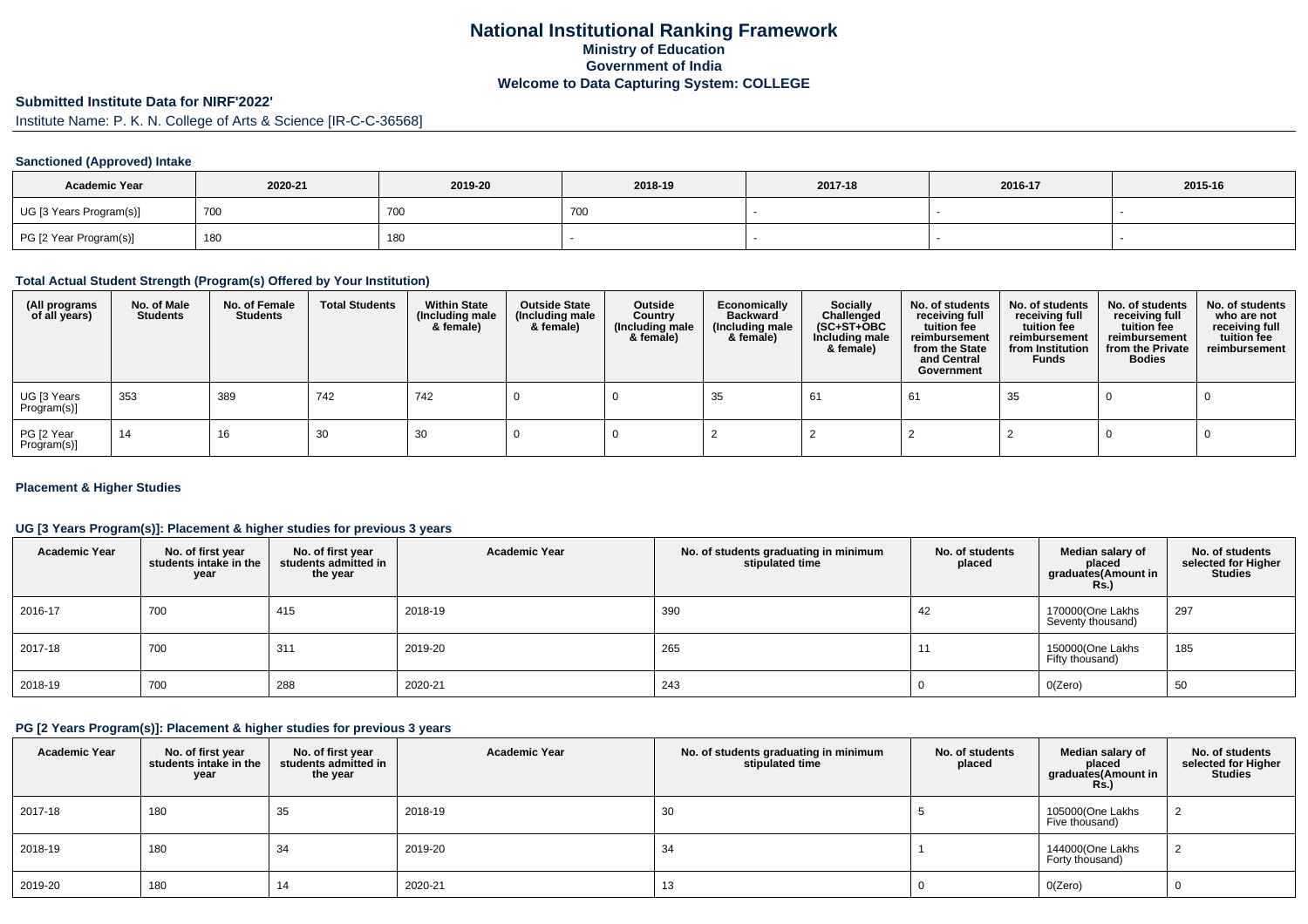#### **Financial Resources: Utilised Amount for the Capital expenditure for previous 3 years**

| <b>Academic Year</b>                                                                                 | 2020-21                                       | 2019-20                                        | 2018-19                                      |  |  |  |  |  |  |  |  |  |
|------------------------------------------------------------------------------------------------------|-----------------------------------------------|------------------------------------------------|----------------------------------------------|--|--|--|--|--|--|--|--|--|
|                                                                                                      | <b>Utilised Amount</b>                        | <b>Utilised Amount</b>                         | <b>Utilised Amount</b>                       |  |  |  |  |  |  |  |  |  |
| Annual Capital Expenditure on Academic Activities and Resources (excluding expenditure on buildings) |                                               |                                                |                                              |  |  |  |  |  |  |  |  |  |
| Library                                                                                              | 11192 (ELEVEN THOUSAND ONE HUNDRED AND NIGHTY | 66423 (SISXTY SIX TGOUSAND FOUR HUNDRED AND    | 145364 (ONE LAKH FORTY FIVE TGHOUSAND THREE  |  |  |  |  |  |  |  |  |  |
|                                                                                                      | TWO ONLY)                                     | <b>TWENTY THREE ONLY)</b>                      | HUNDRED AND SIXTY FOUR ONLY)                 |  |  |  |  |  |  |  |  |  |
| New Equipment for Laboratories                                                                       | 156100 (ONE LAKH FIFTY SIX THOUSAND AND ONE   | 2062817 (TWENTY LAKH SIXTY TWO THOUSAND ENIGHT | 531708 (FIVE LAKH THIRTY ONE THOUSAND SEVEN  |  |  |  |  |  |  |  |  |  |
|                                                                                                      | HUNDRED)                                      | HUNDRED AND SEVENTEEN ONLY)                    | HUNDRED AND EIGHT ONLY)                      |  |  |  |  |  |  |  |  |  |
| Other expenditure on creation of Capital Assets (excluding                                           | 2669371 (TWENTY SIX LAKH SISTY NINE THOUSAND  | 2180306 (TWENTY ONE LAKH EIGHTY THOUSAND THREE | 2521227 (TWENTY FIVE LKH TWENTY ONE THOUSAND |  |  |  |  |  |  |  |  |  |
| expenditure on Land and Building)                                                                    | THREE HUNDRED AND SEVENTY ONE)                | HUNDRED AND SIX ONLY)                          | TWO HUNDRED AND TWENTY SEVEN ONLY)           |  |  |  |  |  |  |  |  |  |

# **Financial Resources: Utilised Amount for the Operational expenditure for previous 3 years**

| <b>Academic Year</b>                                                                                                                                                                            | 2020-21                                                                                 | 2019-20                                                                                  | 2018-19                                                                                       |  |  |  |  |  |  |  |  |  |
|-------------------------------------------------------------------------------------------------------------------------------------------------------------------------------------------------|-----------------------------------------------------------------------------------------|------------------------------------------------------------------------------------------|-----------------------------------------------------------------------------------------------|--|--|--|--|--|--|--|--|--|
|                                                                                                                                                                                                 | <b>Utilised Amount</b>                                                                  | <b>Utilised Amount</b>                                                                   | <b>Utilised Amount</b>                                                                        |  |  |  |  |  |  |  |  |  |
| <b>Annual Operational Expenditure</b>                                                                                                                                                           |                                                                                         |                                                                                          |                                                                                               |  |  |  |  |  |  |  |  |  |
| Salaries (Teaching and Non Teaching staff)                                                                                                                                                      | 12072344 (ONE CRORE TWENTY LAKHS SEVENTY TWO<br>THOUSAND THREE HUNDRED AND FOURTY FOUR) | 15480676 (ONE CRORE FIFTY FOUR LAKH EIGHTY<br>THOUSAND SIX HUNDRED AND SEVENTY SIX ONLY) | 14265822 (ONE CRORE FORTY TWO LAKHS SIXTY FIVE<br>THOUSAND EIGHT HUNDRED AND TWENTY TWO ONLY) |  |  |  |  |  |  |  |  |  |
| Maintenance of Academic Infrastructure or consumables and<br>other running expenditures (excluding maintenance of hostels<br>and allied services, rent of the building, depreciation cost, etc) | 269164 (TWO LAKH SIXTY NINE THOUSAND ONE<br>HUNDRED AND SIXTY FOUR)                     | 582935 (FIVE LAKH EIGHTY TWO THOUSAND NINE<br>HUNDRED AND THIRTY FIVE ONLY)              | 611398 (SIX LAKH ELEVEN THOUSAND THREE HUNDRED<br>AND NINETY EIGHT ONLY)                      |  |  |  |  |  |  |  |  |  |
| Seminars/Conferences/Workshops                                                                                                                                                                  | $0$ (ZERO)                                                                              | $0$ (ZERO)                                                                               | $0$ (ZERO)                                                                                    |  |  |  |  |  |  |  |  |  |

### **PCS Facilities: Facilities of physically challenged students**

| 1. Do your institution buildings have Lifts/Ramps?                                                                                                         | Yes, more than 80% of the buildings |
|------------------------------------------------------------------------------------------------------------------------------------------------------------|-------------------------------------|
| 2. Do your institution have provision for walking aids, including wheelchairs and transportation from one building to another for<br>handicapped students? | Yes                                 |
| 3. Do your institution buildings have specially designed toilets for handicapped students?                                                                 | Yes, more than 80% of the buildings |

### **Faculty Details**

| Srno                   | Name                   | Age                                                 | Designation | Gender     | Qualification | <b>Experience (In</b><br>Months) | Currently<br>working with<br>institution? | <b>Joining Date</b>                      | <b>Leaving Date</b>    | <b>Association type</b> |                        |
|------------------------|------------------------|-----------------------------------------------------|-------------|------------|---------------|----------------------------------|-------------------------------------------|------------------------------------------|------------------------|-------------------------|------------------------|
| Dr R Ganesan           | 46                     | Dean / Principal /<br>Director / Vice<br>Chancellor | Male        | Ph.D       | 271           | Yes                              | 29-06-1998                                | $\sim$                                   | Regular                |                         | KARTHIGAIRAJA          |
| 37                     | Assistant<br>Professor | Male                                                | M. Phil     | 67         | Yes           | 15-06-2015                       | $\sim$                                    | Regular                                  |                        | R VENKATESAN            | 45                     |
| Assistant<br>Professor | Male                   | <b>NET</b>                                          | 259         | Yes        | 05-06-1999    | $\sim$                           | Regular                                   |                                          | Dr B INDIRA            | 46                      | Assistant<br>Professor |
| Female                 | Ph.D                   | 199                                                 | Yes         | 14-06-2004 | $\sim$        | Regular                          | <b>.</b>                                  | <b>B JAGADISH</b><br><b>CHANDRA BOSE</b> | 43                     | Assistant<br>Professor  | Male                   |
| M. Phil                | 187                    | Yes                                                 | 17-06-2005  | $\sim$     | Regular       | 6                                | M MAHALAKSHMI                             | 29                                       | Assistant<br>Professor | Female                  | M. Phil                |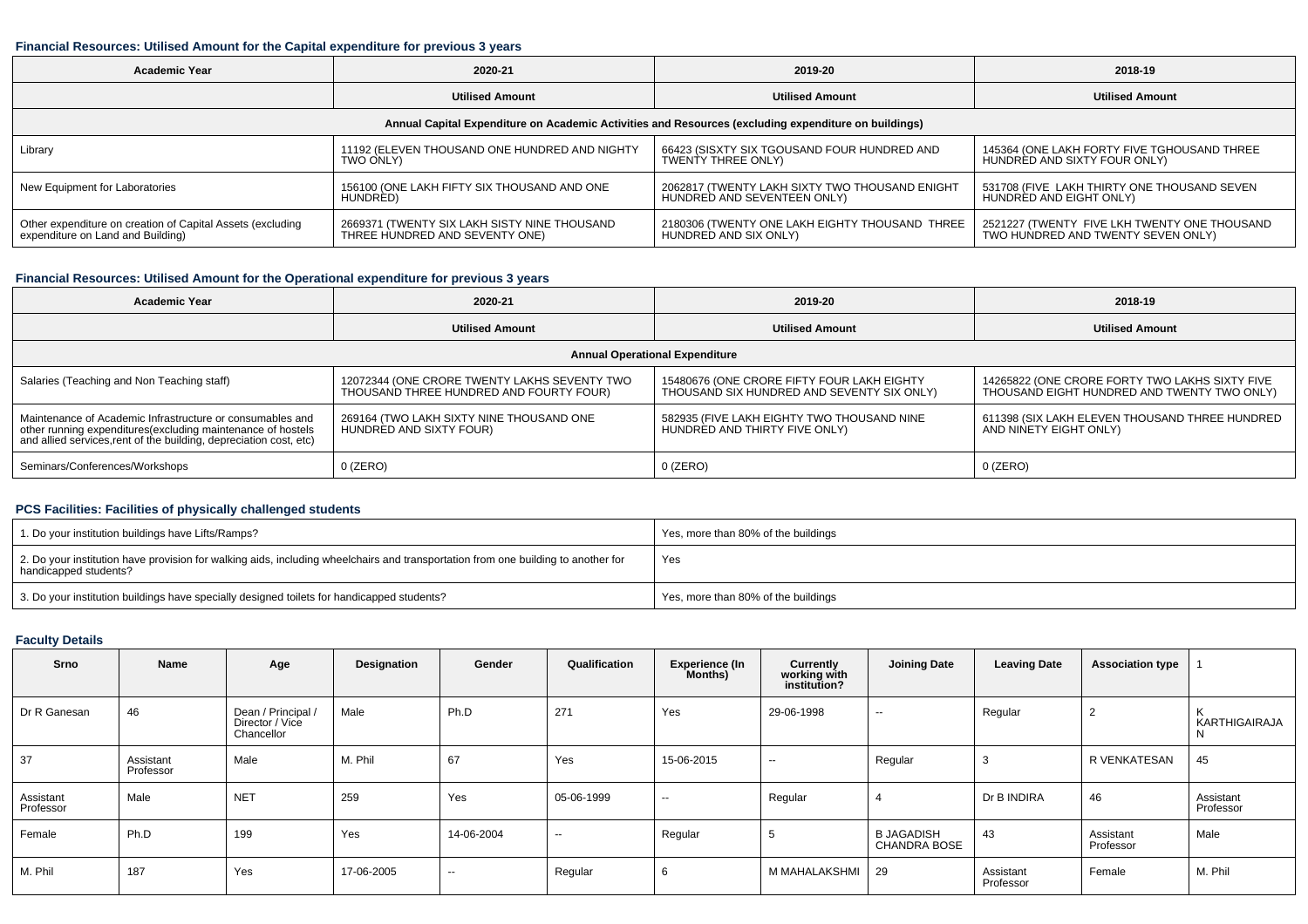| 67                     | Yes                    | 15-06-2015             | $\overline{\phantom{a}}$ | Regular                | $\overline{7}$           | M PUTHURAJA            | 32                       | Assistant<br>Professor | Male                     | M. Phil                | 77                     |
|------------------------|------------------------|------------------------|--------------------------|------------------------|--------------------------|------------------------|--------------------------|------------------------|--------------------------|------------------------|------------------------|
| Yes                    | 11-08-2013             | $\sim$                 | Regular                  | 8                      | TH THIRIVENI             | 35                     | Assistant<br>Professor   | Female                 | M. Phil                  | 73                     | Yes                    |
| 18-12-2014             | ٠.                     | Regular                | 9                        | N MEENATCHI            | 40                       | Assistant<br>Professor | Female                   | M. Phil                | 97                       | Yes                    | 30-06-2013             |
|                        | Regular                | 10 <sup>1</sup>        | J JAIKUMAR               | 48                     | Assistant<br>Professor   | Male                   | <b>NET</b>               | 292                    | Yes                      | 16-09-1996             | ⊷.                     |
| Regular                | 11                     | VEERAPANDIAN           | 34                       | Assistant<br>Professor | Male                     | M. Phil                | 90                       | Yes                    | 23-07-2012               | $\sim$                 | Regular                |
| 12                     | T VENKATESH            | 30                     | Assistant<br>Professor   | Male                   | M. Phil                  | 67                     | Yes                      | 15-06-2015             | $\sim$                   | Regular                | 13                     |
| Dr T THAMARAI<br>SELVI | 39                     | Assistant<br>Professor | Female                   | Ph.D                   | 170                      | Yes                    | 27-11-2006               | --                     | Regular                  | 14                     | R PRIYA                |
| 33                     | Assistant<br>Professor | Female                 | M. Phil                  | 103                    | Yes                      | 01-06-2012             | н.                       | Regular                | 15                       | M SATHIYA VENI         | 39                     |
| Assistant<br>Professor | Female                 | M. Phil                | 121                      | Yes                    | 22-12-2010               | $\sim$                 | Regular                  | 16                     | P UMA<br>MAHESHWARI      | 41                     | Assistant<br>Professor |
| Female                 | M. Phil                | 175                    | Yes                      | 12-06-2006             | $\overline{\phantom{a}}$ | Regular                | 17                       | A JANITA               | 40                       | Assistant<br>Professor | Female                 |
| M. Phil                | 142                    | Yes                    | 09-03-2009               | $\sim$                 | Regular                  | 18                     | <b>KESAVAPANDIA</b><br>N | 33                     | Assistant<br>Professor   | Male                   | M. Phil                |
| 52                     | Yes                    | 27-07-2017             | $\sim$                   | Regular                | 19                       | S VELTHAI              | 36                       | Assistant<br>Professor | Female                   | M. Phil                | 48                     |
| Yes                    | 25-07-2017             | $\sim$                 | Regular                  | 20                     | PRADEEPKUMAR             | 27                     | Assistant<br>Professor   | Male                   | M. Phil                  | 41                     | Yes                    |
| 05-02-2018             | $\sim$                 | Regular                | 21                       | P MANIKANDAN           | 36                       | Assistant<br>Professor | Male                     | M. Phil                | 73                       | Yes                    | 19-12-2014             |
| ⊷.                     | Regular                | 22                     | P K SIVAKUMAR            | 54                     | Assistant<br>Professor   | Male                   | M. Phil                  | 269                    | Yes                      | 12-08-1998             | $\sim$                 |
| Regular                | 23                     | C CHELLAPADI           | 40                       | Assistant<br>Professor | Male                     | <b>NET</b>             | 156                      | Yes                    | 24-01-2008               | $\sim$                 | Regular                |
| 24                     | <b>D SWATHI</b>        | 32                     | Assistant<br>Professor   | Female                 | M. Phil                  | 52                     | Yes                      | 01-07-2017             | $\sim$                   | Regular                | 25                     |
| S CHITRA DEVI          | 32                     | Assistant<br>Professor | Female                   | M. Phil                | 79                       | Yes                    | 02-06-2014               | $\sim$                 | Regular                  | 26                     | T G MANIKUMAR          |
| 34                     | Assistant<br>Professor | Male                   | <b>MCA</b>               | 63                     | Yes                      | 27-07-2016             | ٠.                       | Regular                | 27                       | S MUTHURAJ             | 41                     |
| Assistant<br>Professor | Male                   | <b>NET</b>             | 60                       | Yes                    | 01-09-2016               | $\sim$                 | Regular                  | 28                     | P<br>SIVAKAMASUND<br>ARI | 46                     | Assistant<br>Professor |
| Female                 | M. Phil                | 66                     | Yes                      | 20-07-2015             | $\overline{\phantom{a}}$ | Regular                | 29                       | M SATHYA               | 32                       | Assistant<br>Professor | Female                 |
| M. Phil                | 66                     | Yes                    | 20-07-2015               | $\ddotsc$              | Regular                  | $30\,$                 | B<br>VIJAYACHANDRA<br>N  | 53                     | Assistant<br>Professor   | Male                   | M. Phil                |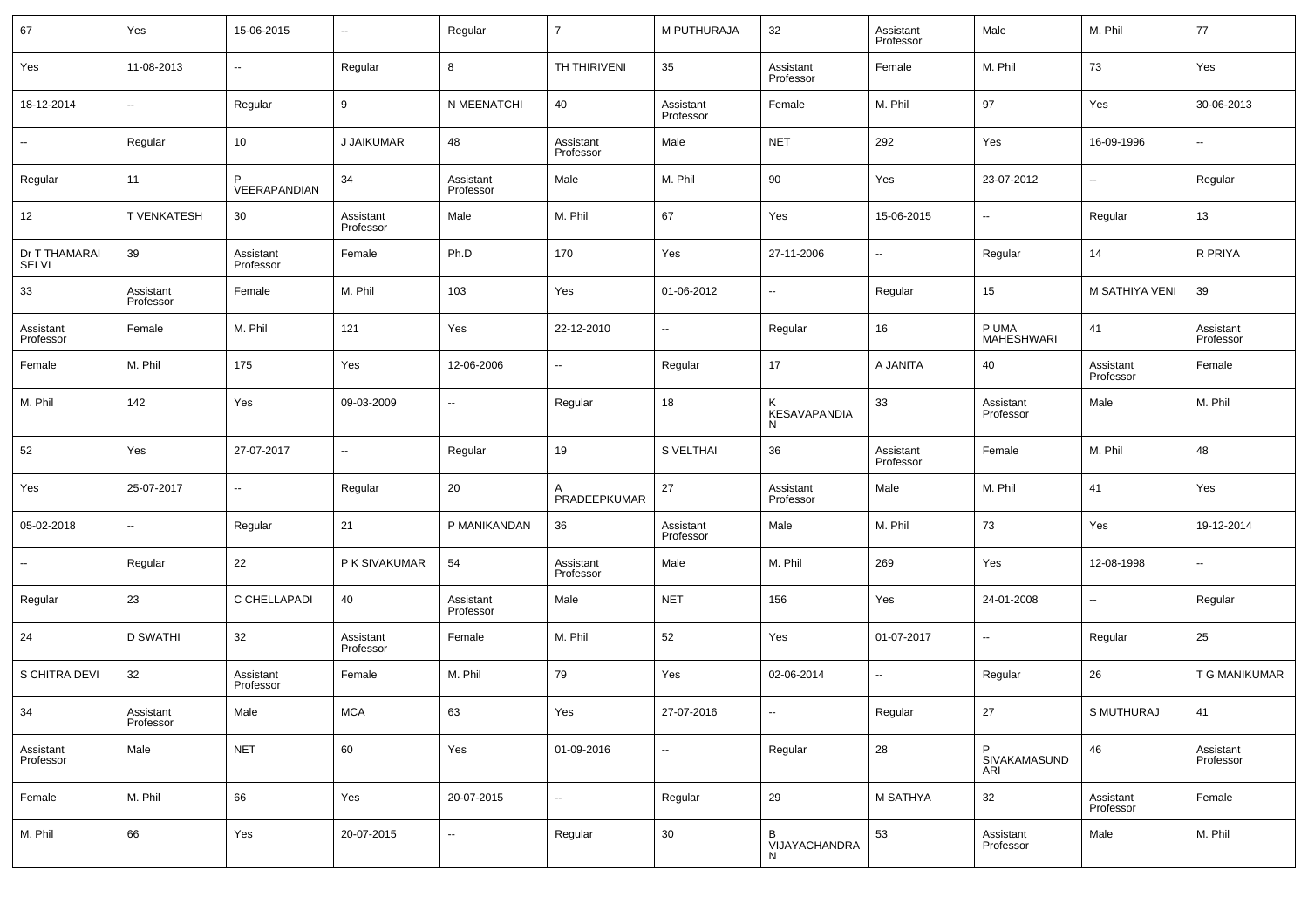| 271                    | Yes                      | 19-06-1998             | $\overline{\phantom{a}}$  | Regular                  | 31                         | R<br><b>JOTHIRAMALING</b><br>AM | 31                       | Assistant<br>Professor             | Male                   | M. Phil                  | 91                          |
|------------------------|--------------------------|------------------------|---------------------------|--------------------------|----------------------------|---------------------------------|--------------------------|------------------------------------|------------------------|--------------------------|-----------------------------|
| Yes                    | 01-06-2013               | $\sim$                 | Regular                   | 32                       | Dr V<br><b>ISAKKIRAJAN</b> | 43                              | Assistant<br>Professor   | Male                               | Ph.D                   | 245                      | Yes                         |
| 11-08-2000             | $\sim$                   | Regular                | 33                        | R<br>RAMACHANDRA<br>N    | 33                         | Assistant<br>Professor          | Male                     | M. Phil                            | 127                    | Yes                      | 01-06-2010                  |
| $\sim$                 | Regular                  | 34                     | R USHA<br><b>NANTHINI</b> | 48                       | Assistant<br>Professor     | Female                          | M. Phil                  | 97                                 | Yes                    | 10-12-2012               | $\overline{\phantom{a}}$    |
| Regular                | 35                       | K THENMOZHI            | 46                        | Assistant<br>Professor   | Female                     | M. Phil                         | 103                      | Yes                                | 01-06-2012             | $\overline{\phantom{a}}$ | Regular                     |
| 36                     | M KALAIVANI              | 28                     | Assistant<br>Professor    | Female                   | M. Phil                    | 43                              | Yes                      | 08-11-2017                         | ۰.                     | Regular                  | 37                          |
| RAMACHANDRA<br>N       | 36                       | Assistant<br>Professor | Male                      | M. Phil                  | 122                        | Yes                             | 02-07-2012               | $\overline{\phantom{a}}$           | Regular                | 38                       | U<br>NAVANEETHAKR<br>ISHNAN |
| 32                     | Assistant<br>Professor   | Male                   | M. Phil                   | 34                       | Yes                        | 11-07-2019                      | $\sim$                   | Regular                            | 39                     | A ARUNAJOTHI             | 55                          |
| Assistant<br>Professor | Female                   | M. Phil                | 92                        | Yes                      | 01-09-2018                 | $\sim$                          | Regular                  | 40                                 | <b>B NAGALAKSHMI</b>   | 35                       | Assistant<br>Professor      |
| Female                 | M. Phil                  | 141                    | Yes                       | 10-02-2010               | --                         | Regular                         | 41                       | DR M<br>SHUNMUGHANA<br><b>THAN</b> | 33                     | Assistant<br>Professor   | Male                        |
| Ph.D                   | 25                       | Yes                    | 12-06-2019                | $\overline{\phantom{a}}$ | Regular                    | 42                              | N<br><b>UMAMAHESWARI</b> | 46                                 | Assistant<br>Professor | Female                   | M. Phil                     |
| 88                     | Yes                      | 08-07-2019             | ۰.                        | Regular                  | 43                         | <b>D MEENATCHI</b>              | 27                       | Assistant<br>Professor             | Female                 | M. Phil                  | 43                          |
| Yes                    | 07-12-2017               | $\sim$                 | Regular                   | 44                       | M JEYALAKSHMI              | 43                              | Assistant<br>Professor   | Female                             | <b>NET</b>             | 50                       | Yes                         |
| 17-06-2019             | $\overline{\phantom{a}}$ | Regular                | 45                        | P KARTHIKEYAN            | 30                         | Assistant<br>Professor          | Male                     | M. Phil                            | 61                     | Yes                      | 20-06-2016                  |
| $\sim$                 | Regular                  | 46                     | S VIJAYARANI              | 46                       | Other                      | Female                          | M. Phil                  | 108                                | Yes                    | 04-09-2019               | $\sim$                      |
| Regular                | 47                       | R SURIYA KALA          | 37                        | Assistant<br>Professor   | Female                     | M. Phil                         | 145                      | Yes                                | 01-12-2008             | $\overline{\phantom{a}}$ | Regular                     |
| 48                     | <b>B SARASWATHI</b>      | 30                     | Assistant<br>Professor    | Female                   | M.A                        | 64                              | Yes                      | 24-08-2016                         | $\sim$                 | Regular                  | 49                          |
| S<br>KARUPPUSAMY       | 44                       | Assistant<br>Professor | Male                      | M. Phil                  | 126                        | Yes                             | 01-06-2011               | $\sim$                             | Regular                | 50                       | <b>K ANUSUYA</b>            |
| 38                     | Assistant<br>Professor   | Female                 | M. Phil                   | 85                       | Yes                        | 02-06-2014                      | $\overline{\phantom{a}}$ | Regular                            | 51                     | R SHIYAMALA              | 27                          |
| Assistant<br>Professor | Female                   | M. Phil                | 23                        | Yes                      | 21-08-2019                 | $\sim$                          | Regular                  | 52                                 | Dr P UMARANI           | 38                       | Assistant<br>Professor      |
| Female                 | Ph.D                     | 47                     | Yes                       | 28-08-2019               | --                         | Regular                         | 53                       | Dr B AKILA                         | 29                     | Assistant<br>Professor   | Female                      |
| Ph.D                   | 48                       | Yes                    | 01-07-2017                | $\overline{\phantom{a}}$ | Regular                    | 54                              | P ARUNA                  | 36                                 | Assistant<br>Professor | Female                   | M. Phil                     |
| 108                    | Yes                      | 01-06-2012             | $\overline{\phantom{a}}$  | Regular                  | 55                         | R BAHULADHEVI                   | 28                       | Assistant<br>Professor             | Female                 | M. Phil                  | 5                           |